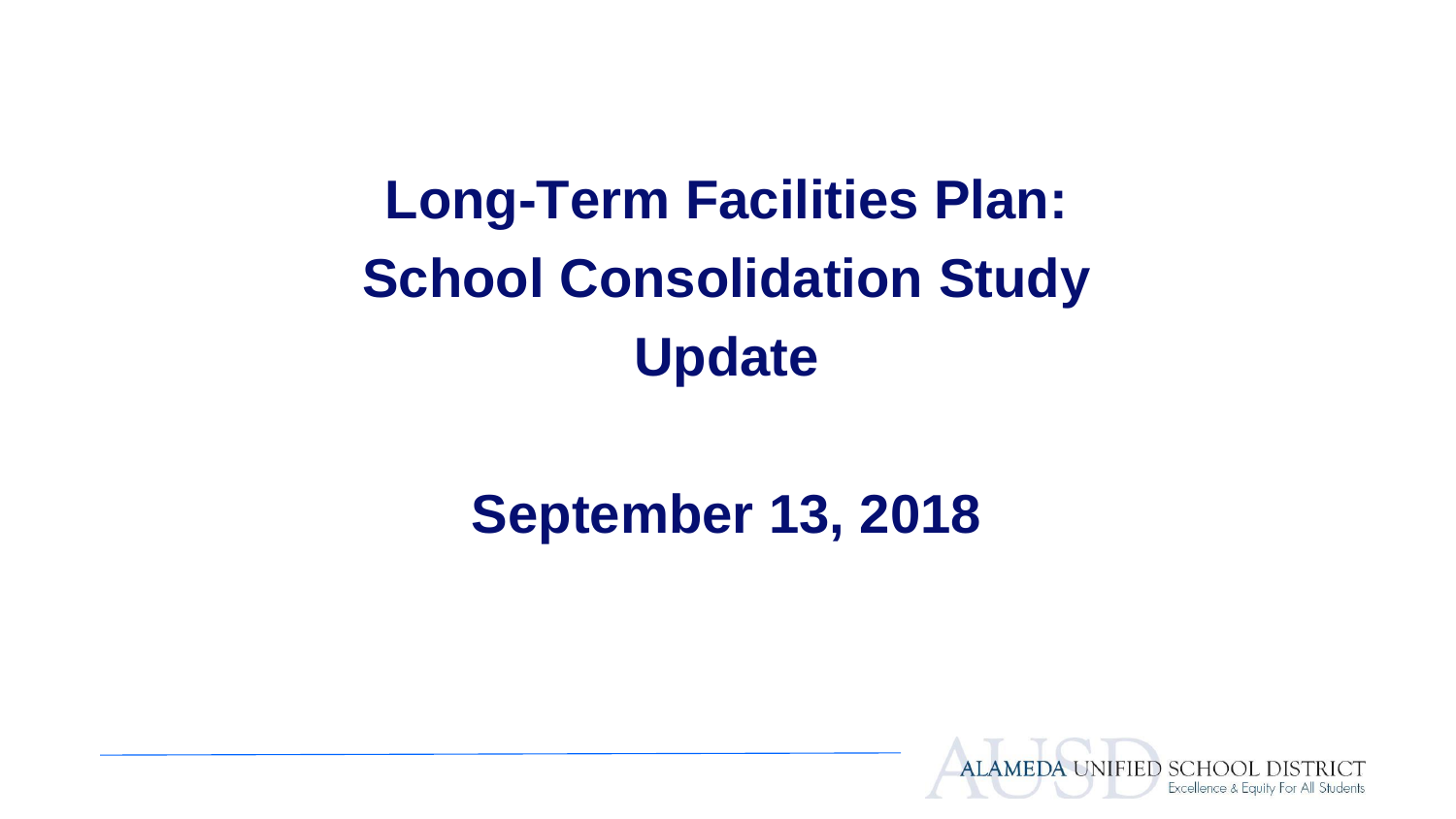# **Background**

- At its April 24, 2018 meeting, the Board of Education directed staff to prepare a timeline for the process of evaluating a high school consolidation.
- At its May 8, 2018 meeting, the Board of Education directed staff to continue with the design work at Encinal Jr. & Sr. High School but delay demolition and new construction.
- At its May 22, 2018 meeting, the Board directed staff to compile a committee of parents/guardians, staff, and students to review data and provide a report to the Board that will lay out several scenarios for what a District with one comprehensive high school would look like.
- At its June 26, 2018 meeting, the Board approved Superintendent's recommendation to appoint 15 members to the Committee to Consider High School Consolidation, but asked that four more students be chosen to sit on the committee.
- At its August 28 meeting, the Board approved Superintendent's recommendation to appoint 4 students and a CSEA-860 representative to the Committee to Consider High School Consolidation.

 $\overline{2}$ 

UNIFIED SCHO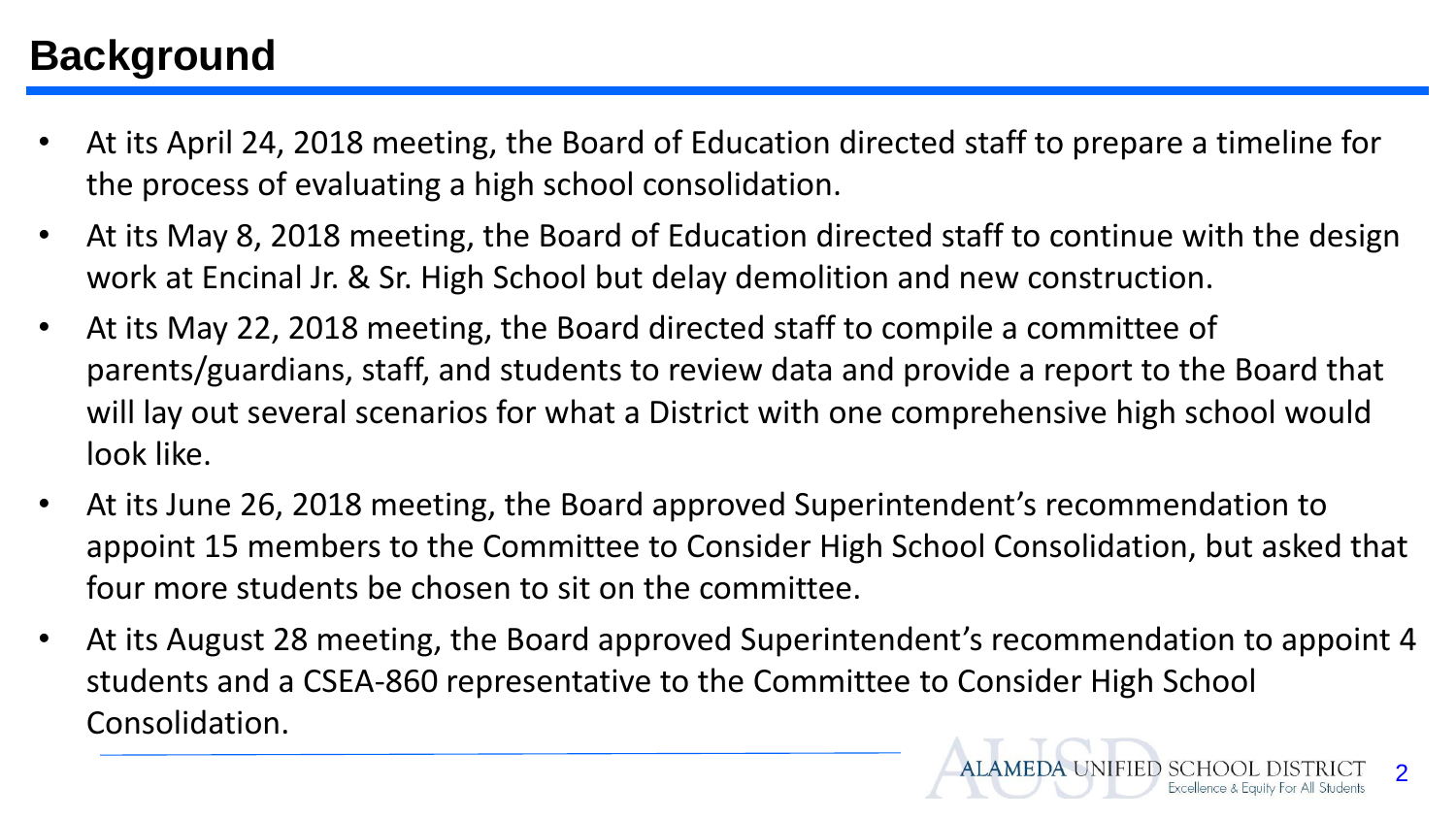## **Committee Purpose** *(as presented on May 22nd)*

- Gather data on how a comprehensive high school would work in AUSD
- Provide a written report that includes data and analysis on the components of a combined high school, including:
	- ‒ Demographics
	- ‒ Facilities
	- ‒ Educational programs
	- ‒ Student support services (including special education and intervention)
	- ‒ School climate
	- **Athletics**
	- Impact on neighborhood and wider island community (e.g., parking, transportation, local business areas)

**Note:** Committee will report the findings but make no recommendation.

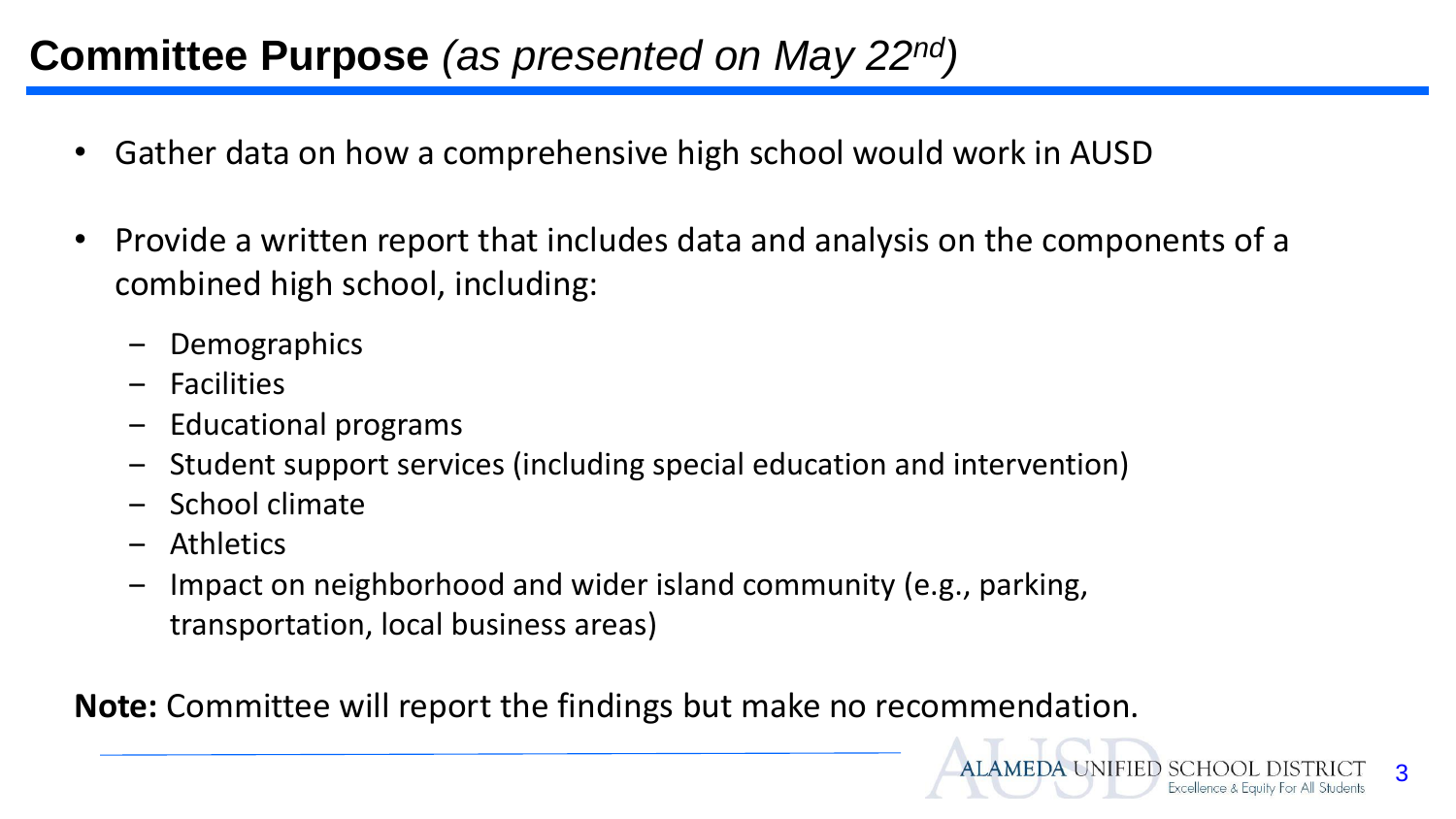## **Committee Purpose** *(as presented on June 26th and August 28th )*

• Review data on the viability and effects of combining Alameda High School and Encinal High School into one comprehensive high school.

• Provide a report to the Board of Education that lays out several scenarios for what a district with one comprehensive high school could look like.

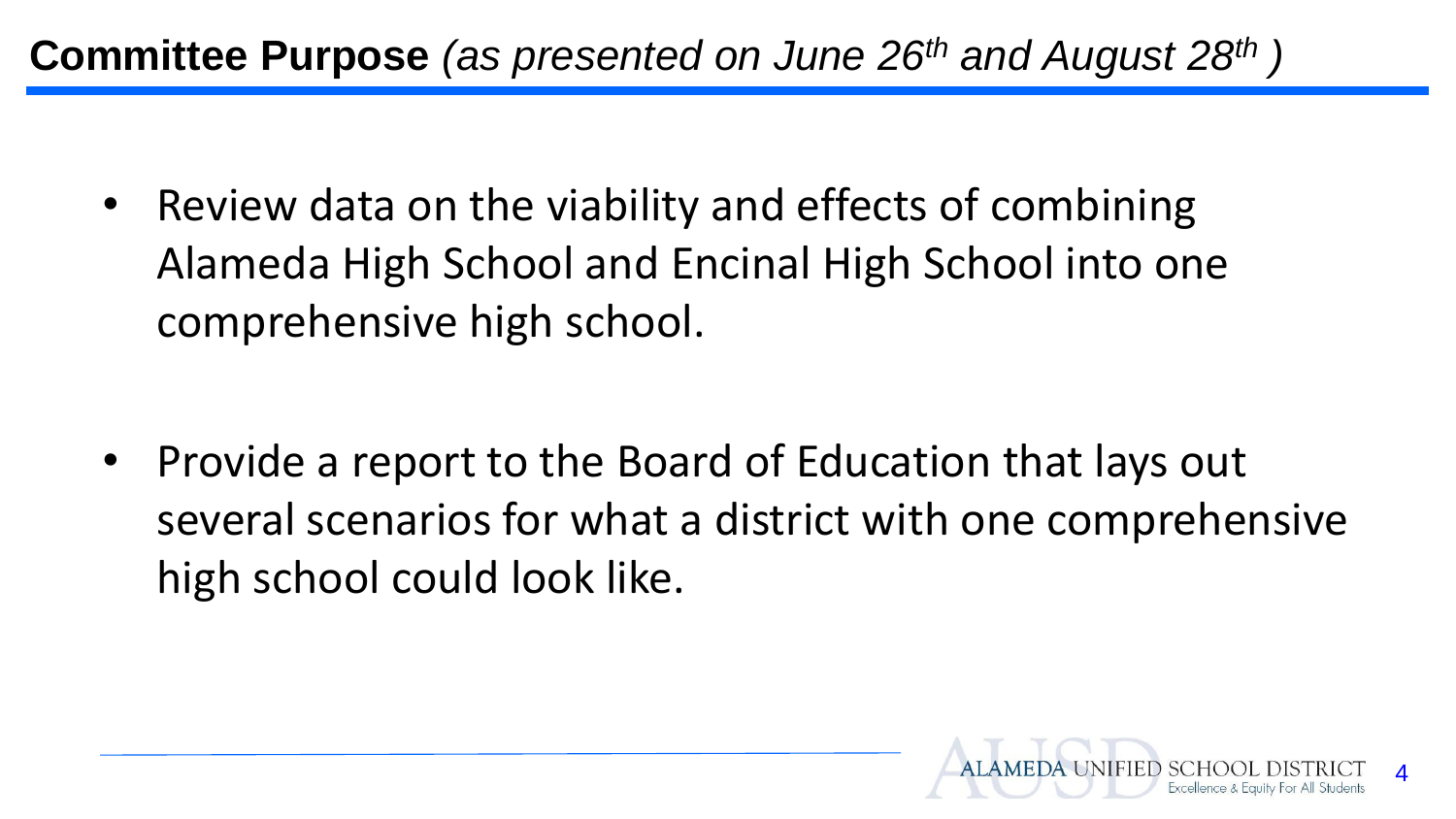## **Committee Application Language**



www.alameda.k12.ca.us

The purpose of the Committee to Consider High School Consolidation is to gather data on the viability, desirability, and effects of a merged comprehensive high school in AUSD.

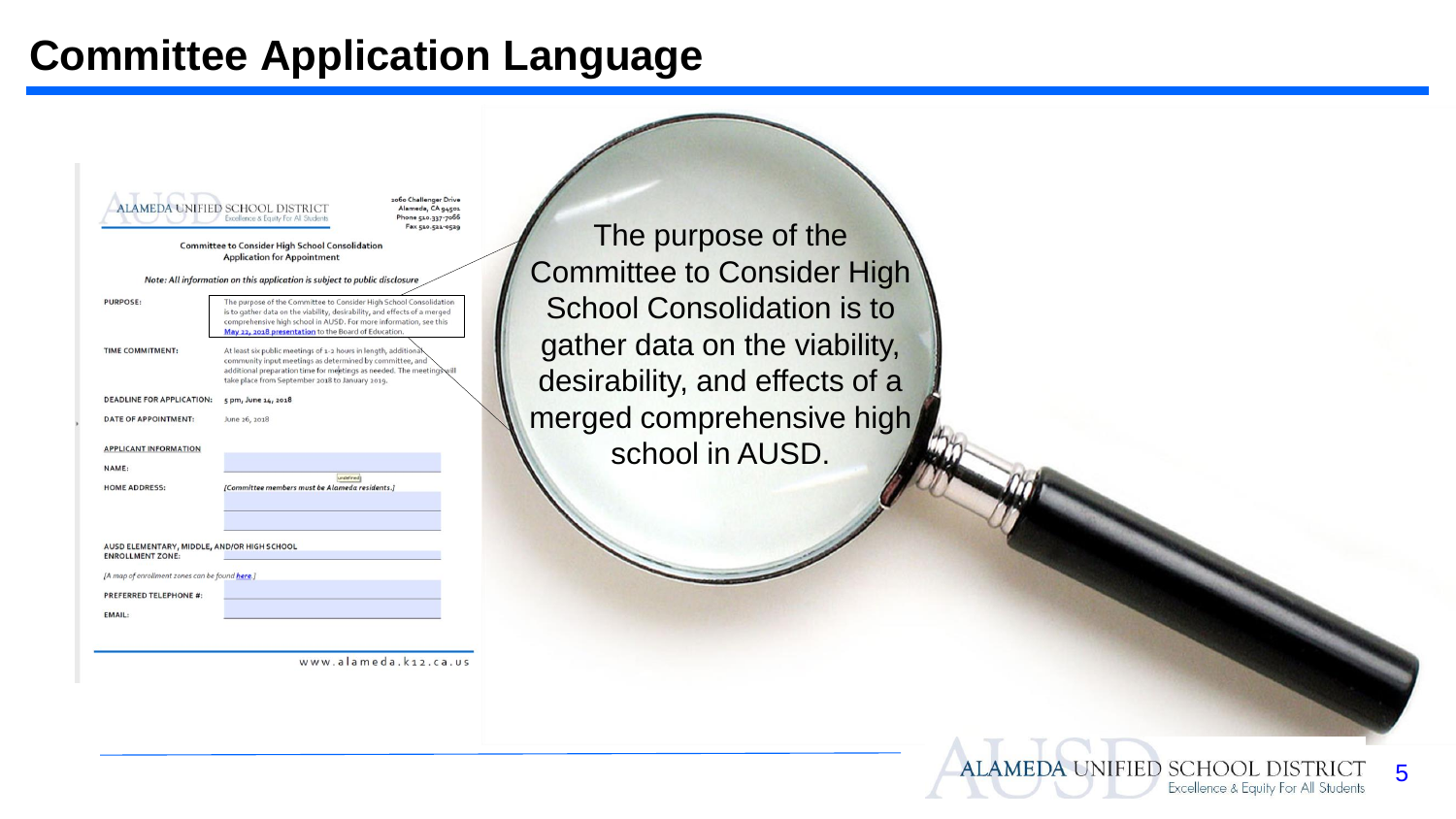# **Committee Meetings**

### **Topics for presentation and discussion to include:**

- Demographic and enrollment projections for AUSD high schools and middle schools
- Classroom and other facility capacity at AHS and EHS
- Potential course offerings with consolidation
- Potential impact on school climate
- Considerations for Special Education and English Language Development services
- Effect on athletics (including fields, schedule, and opportunities)
- Implications for performing arts (bands, plays/musicals, dance)
- Impact on business districts (Webster Street, Park Street)
- Traffic/parking concerns
- Potential increase in students walking and/or biking
- Merging and transition logistics

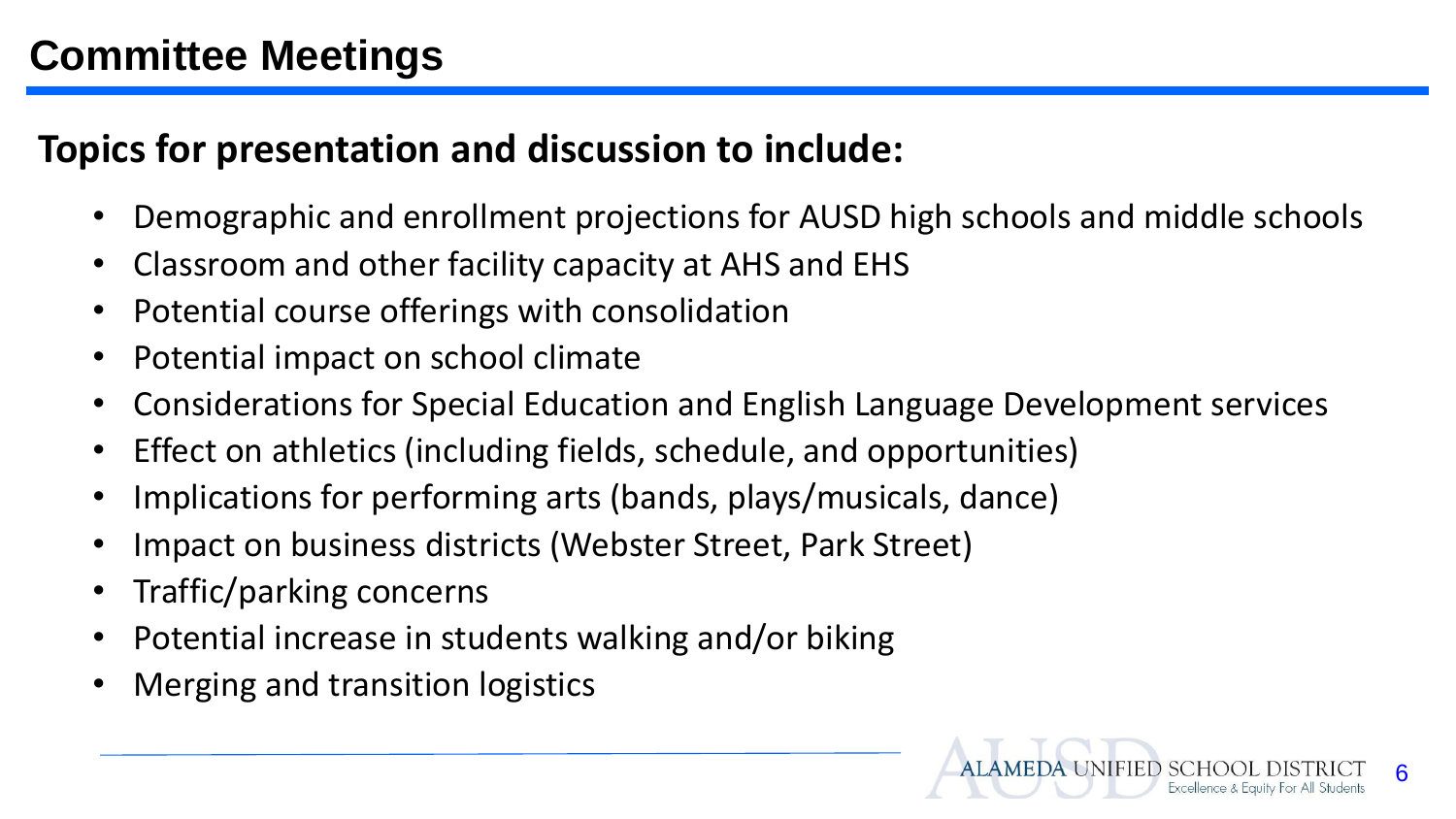## **Meeting Dates and Agenda**

| <b>Date</b>        | Agenda                                                              | <b>Contributors</b>                                      |
|--------------------|---------------------------------------------------------------------|----------------------------------------------------------|
| September 4, 2018  | Meeting norms and demographer's projection on student<br>enrollment | SSC, AUSD staff, Davis<br><b>Demographics</b>            |
| September 17, 2018 | Classroom capacity analysis                                         | <b>QKA Architects</b>                                    |
| October 2, 2018    | Educational program offerings at combined high school               | AUSD staff                                               |
| October 16, 2018   | Student support services at combined high school                    | AUSD staff                                               |
| October 30, 2018   | Athletics and athletic facilities                                   | <b>AUSD staff</b>                                        |
| November 8, 2018   | Environmental impact (transportation, parking)                      | AUSD staff, AC Transit, City<br>of Alameda, Bike Alameda |
| December 4, 2018   | Discussion of various scenarios                                     | SSC, AUSD Staff                                          |
| January 15, 2019   | Review of report                                                    | <b>SSC</b>                                               |
|                    |                                                                     | ALAMEDA UNIFIED SCHOOL DISTRICT                          |

7

Excellence & Equity For All Students